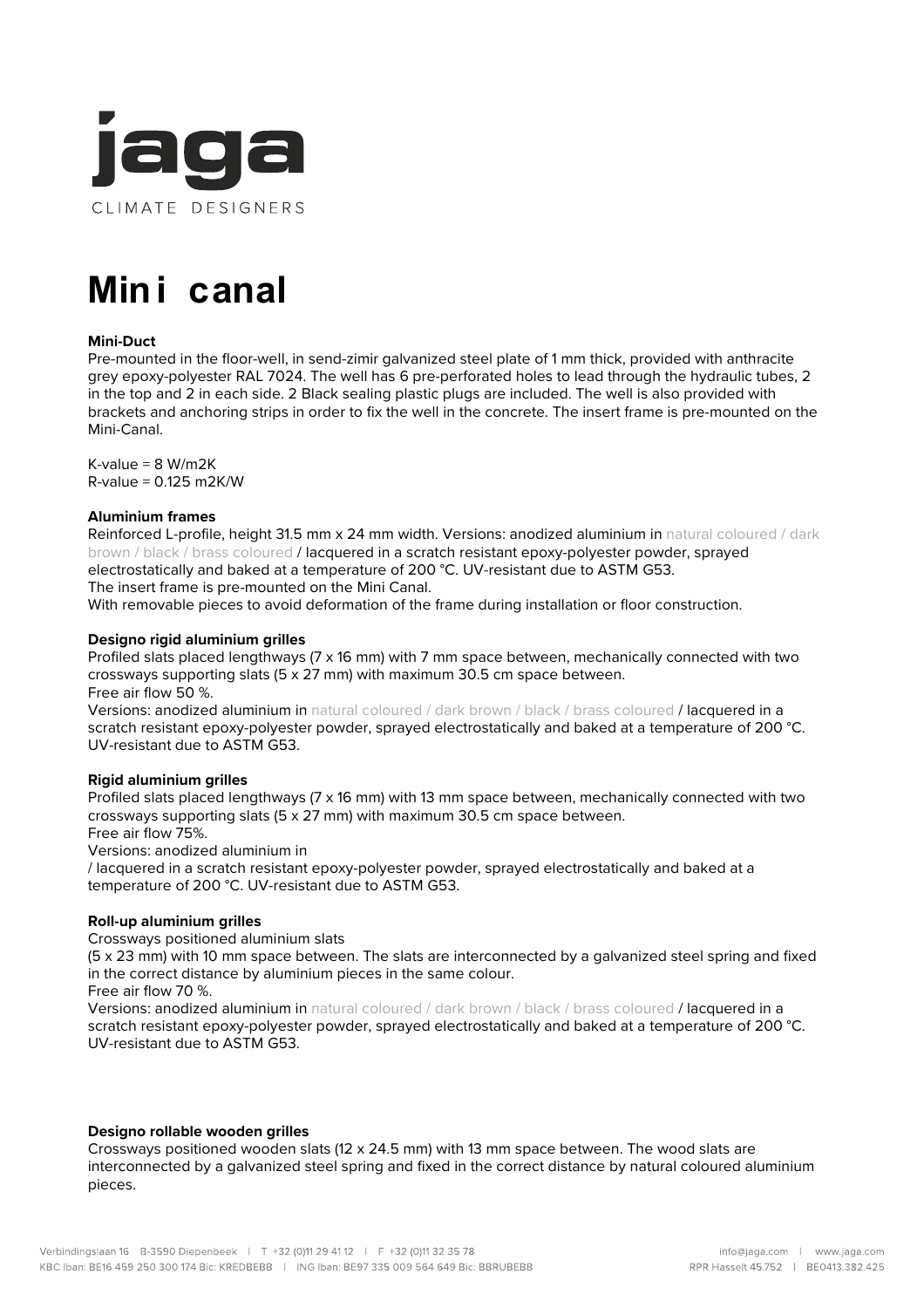Free air flow 52%. Versions: beech / beech varnished.

# **Roll-up wooden grilles**

Crossways positioned wooden slats (12 x 24.5 mm) with 20 mm space between. The wood slats are interconnected by a galvanized steel spring and fixed in the correct distance by dark brown synthetic pieces. Free air flow 63%.

Versions: oak / beech / merbau / oak varnished / beech varnished / merbau varnished.

# **Roll-up stainless steel grilles**

Roll-up grille in rust proof high-grade steel 1.4301.

Crossways positioned stainless steel slats (8 x 18 mm) with 12 mm space between.

The wood slats are interconnected by a stainless steel spring and fixed in the correct distance by stainless steel synthetic pieces.

Free air flow 60%

With matching insert frame in anodized aluminium with a natural colour, including black rubber strip to hide the bottom side of the insert frame, and to avoid contact noises.

# **Heat exchanger**

The heat exchanger is manufactured from round, seamless circulation tubes of pure red copper, with pure aluminium fins and two brass collectors for left or right 1/2" same end connection; For double-sided connection 1/2", only for heat exchanger type 04 Slats fitted into the middle of the well. Air vents 1/8" and drain cocks 1/2" are included. Pressure test: 20 bar. Working pressure: 10 bar.

# **Colour**

> Heat exchanger electrostatically lacquered with anthracite grey epoxy-polyester RAL 7024.

> Lacquered frame and rigid grille in the colour… (see colour chart)

The coating is a scratch resistant epoxy-polyester powder, sprayed electrostatically and baked at a temperature of 200 °C. UV-resistant due to ASTM G53.

Manufacturer: Jaga, Type: Mini Canal.

Outputs meet standard EN 442.

# **Options**

> Cover plate: 22 mm thick fibreboard plate. Protects the Mini-Canal against contamination and damaging during construction works.

> Soil insulation: in dark grey polyethylene foam, thickness 5 mm

> 3-sided insulation: in dark grey polyethylene foam, thickness 5 mm

> Cover strip: to hide the bottom side of the insert frame and to avoid contact noises

> Fixing with height control: to adjust the height on uneven and roughcast sub- floors.

> Corners: only for rigid aluminium grilles: Corner 90° / Corner 45°.

# **How to install**

The building services engineer chooses the heating elements considering the following conditions:

> a heat output calculation according to the standard.

> The required heat outputs will be determined by the tables and the fitting instruction of the building services engineer.

> The heat exchanger should be connected to a two pipe system with a same end connection / other end connection (just for type 04).